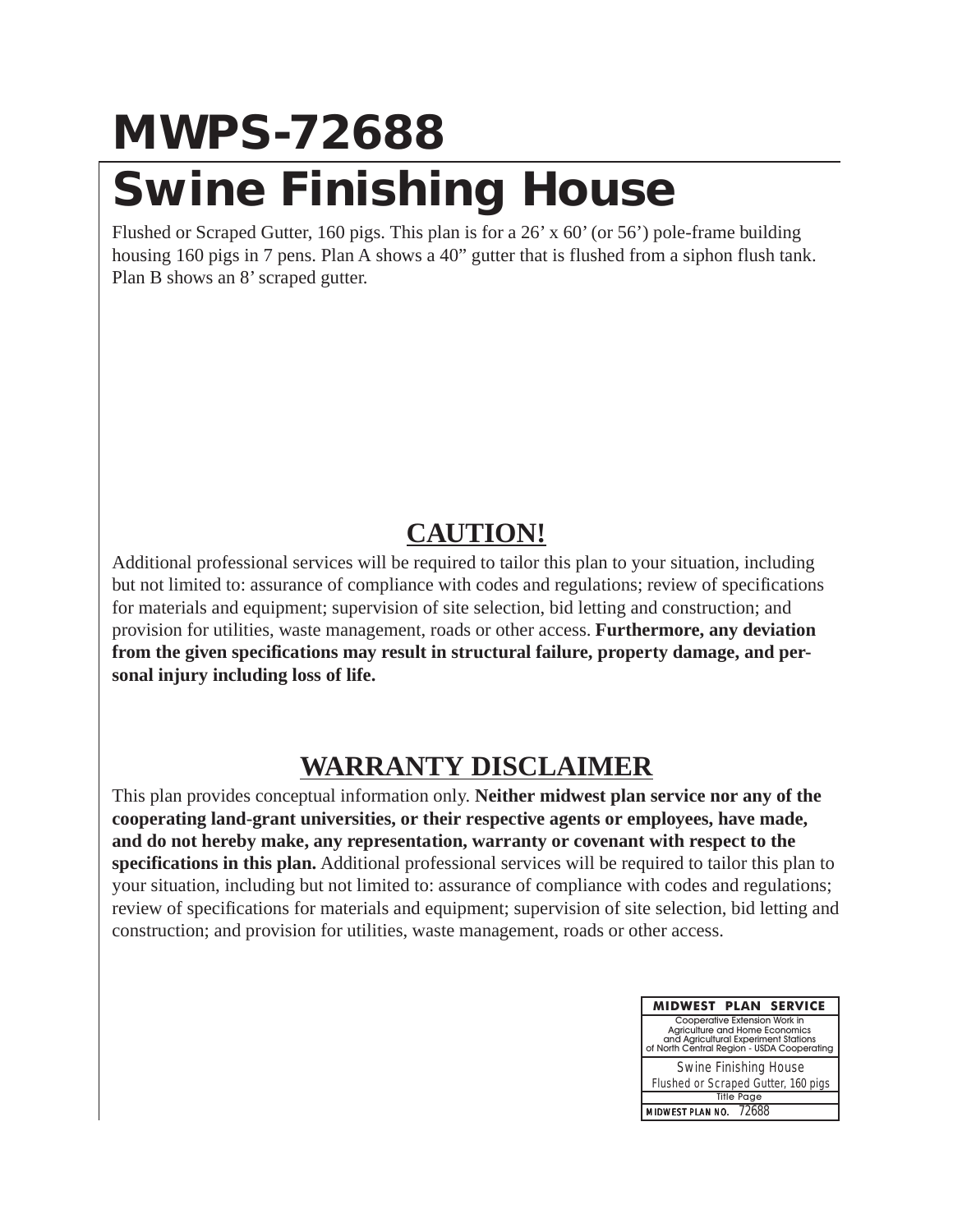Plan MWPS-72688<br>Swine Fhishing House<br>Flushed or Scraped Gutters, 160 Pigs

ł

This plan is for a  $29 \times 60^\circ$  (or  $56^\circ$ ) pole-frame building head is pole of the pole frame building heating  $160^\circ$  pieze.<br>In the building of the pole in Theorem and is flucted from a siphon fluch tank. Plan B shows an

# **General Specifications:**

Vendilation: open front and ridge vents provide<br>antige decidiation with this variable Theorem front<br>concrete: Use 3500 psi concrete with 78 air environment. The steel of at least 40,000 psi yield.<br>trainment. The steel of

j  $\overline{\phantom{a}}$ 

### Insulation

An "R" value measures the insulating quality of a relation of the line of the insulation. The R ratio and the insulation. The R ratio only  $\rightarrow$  properties are an better insulation. The R  $\rightarrow$  pixels only and spaces, etc., - Full insulation,  $R = 4.3$  or more in the walls and roof, is recommended for animal confort.

The minimum insulation for this building is  $R = 5$  under the roofing. This small amount will reduce ionsulated metal ratio summer, compared with the state in summer, compared with  $\frac{1}{2}$ 

Building space and production cycles.

Although many variations are successful, the following are typical meat hog production systems.<br>Plan building expectly for some extra animals to almost production of the some extra animals to almost production of the solu twice.

### Either:

a) Move sows and litters to sow-pig nursing<br>pens at 1-3 weeks, depending on how soon<br>the farrowing stalls are needed for the next

sows.<br>Wean pigs at 3-6 weeks, putting 3-4 litters<br>together. Return sows to breeding and gestation

facilities

Or<br>b) Wean pigs at 4-6 weeks (20-25 lb).

Move pigs to nursery.<br>Return sows to breeding and gestating **facilities** 

Move pagn to finishing unit at 10 weeks (60) h). (As farmwing intensifies to more than 6 times per year, paginer pay be the start of the start of the start of the start of the page per start of the start of the start of t



Roof Purlins and Wall Girls<br>264 Construction Grade (Doug Fir or<br>268 No. 2 (Doug Fir or Southern Yellow Pine).

**PREFERRED LUMBER**<br>IFFECIFICATIONS

No. 1 or 1500f mechine rated (Doug Fir or<br>Southern Yellow Pine).

**Trustes and Headers** 

Posts and Spieshboards

Pressure Preservative Treated (Southern<br>Yellow Pine or Equivalent) creosote-10 pcl,<br>Bh-14 -40 50 pcl, ACA or CCA (Type A or



Alternate Lumber Specifications, Specing<br>and Sizes. but Purlins (Construction Grade Hem-Fir)<br>Max Specing



Show Zone 1:3--2x12<br>Show Zone 2: 4--2x12<br>Show Zone 3:5--2x12<br>24' Door s: 5'/;" x 24"

**I6** Door

Trusses (No. 2 Hem-Fir)<br>See Truss Page

2x6 Girts (No. 2 Hem-Fir)<br>Max Specing: 20" o c Headers (No. 1 Hem Fir)

Show Zone 1:28 o.c.<br>Show Zone 2:24 o.c.<br>Show Zone 3:18 o.c.



Detail

Section

 $\boxed{2}$ 

Direction You Are Looking Section or Detail No

 $\left[\frac{2}{2}\right]$ 

Section & Detail Indicator

Page No. Where Detail is Found -

**FLOOR PLAN B** 



ڡ

Larger Pens

Smaller Pens

Growing-Finishing Unit

Sow-Pig Nursery

TYPICAL HOUSING CYCLES Farrowing , Pig Nursery

arrowing

**louse** 

PIGS:

fouse

Market

 $\overline{c}$ Farrowing House

Gestating Unit

Breeding Unit

arrowing Sow-Pig Vursery

pulvoura touse

SOWS:

ż

ouse

 $\overline{24}$ 

 $\overline{C}$ 

 $\tilde{c}$ 

 $\overline{a}$ 

3Wean5

 $\circ$ 

WEEKS:



Flushed or Scraped Gutter, 160 Pigs

Cooperative Extension & Research in Agriculture<br>8. Home Economics in the 12 North Central

Universities-USDA Cooperating

SWINE FINISHING HOUSE

MIDWEST PLAN SERVICE

P. T. means lumber pressure pre-<br>servative treated against insect and<br>fungus.attack.

Page Plan No. a Pages plus

28' Truss Sheet | mwps-72688 | 1 of 10<br>Copyright - 1978 Midwest Plan Service, Ames IA 50011

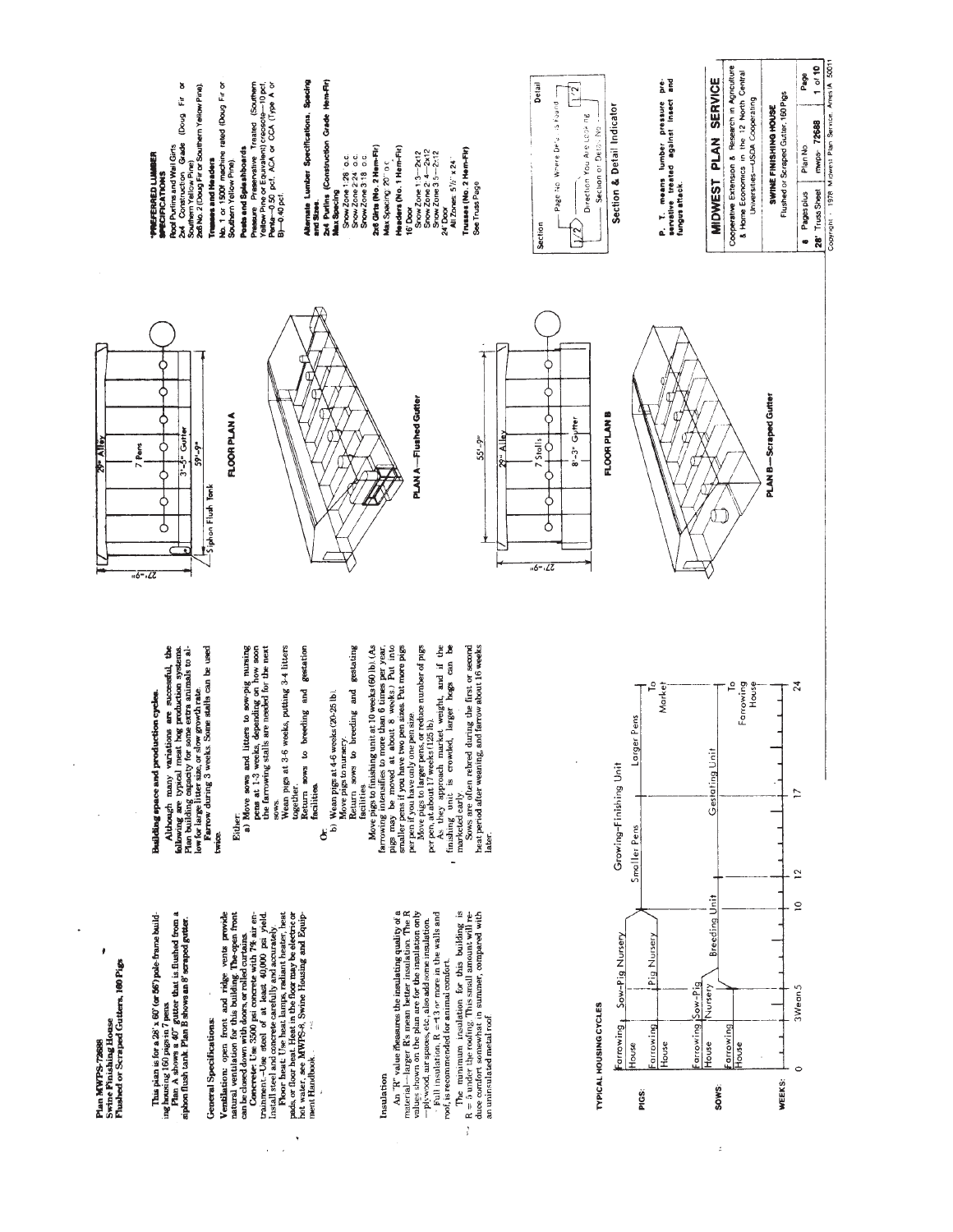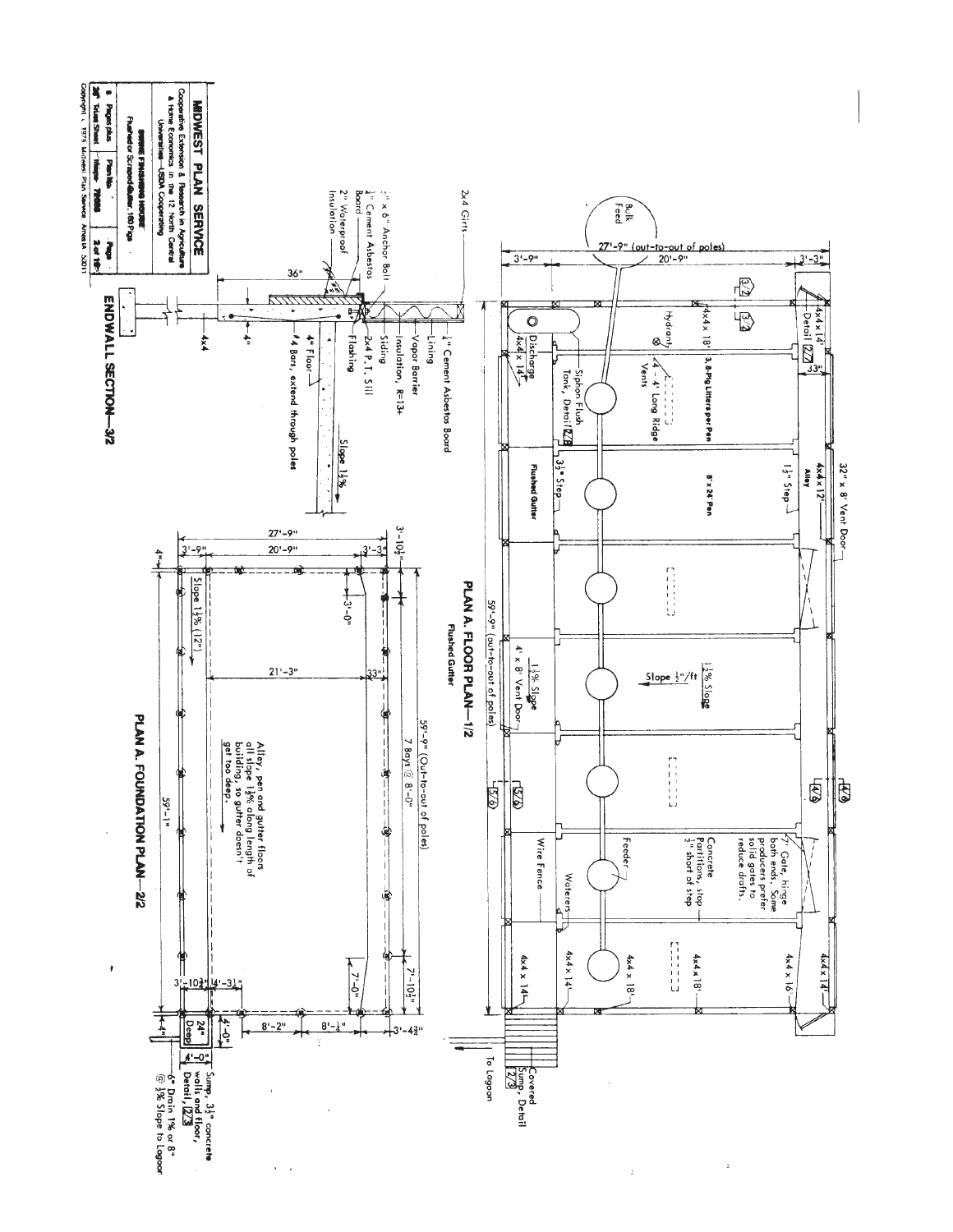

L.

 $\frac{\delta}{2}$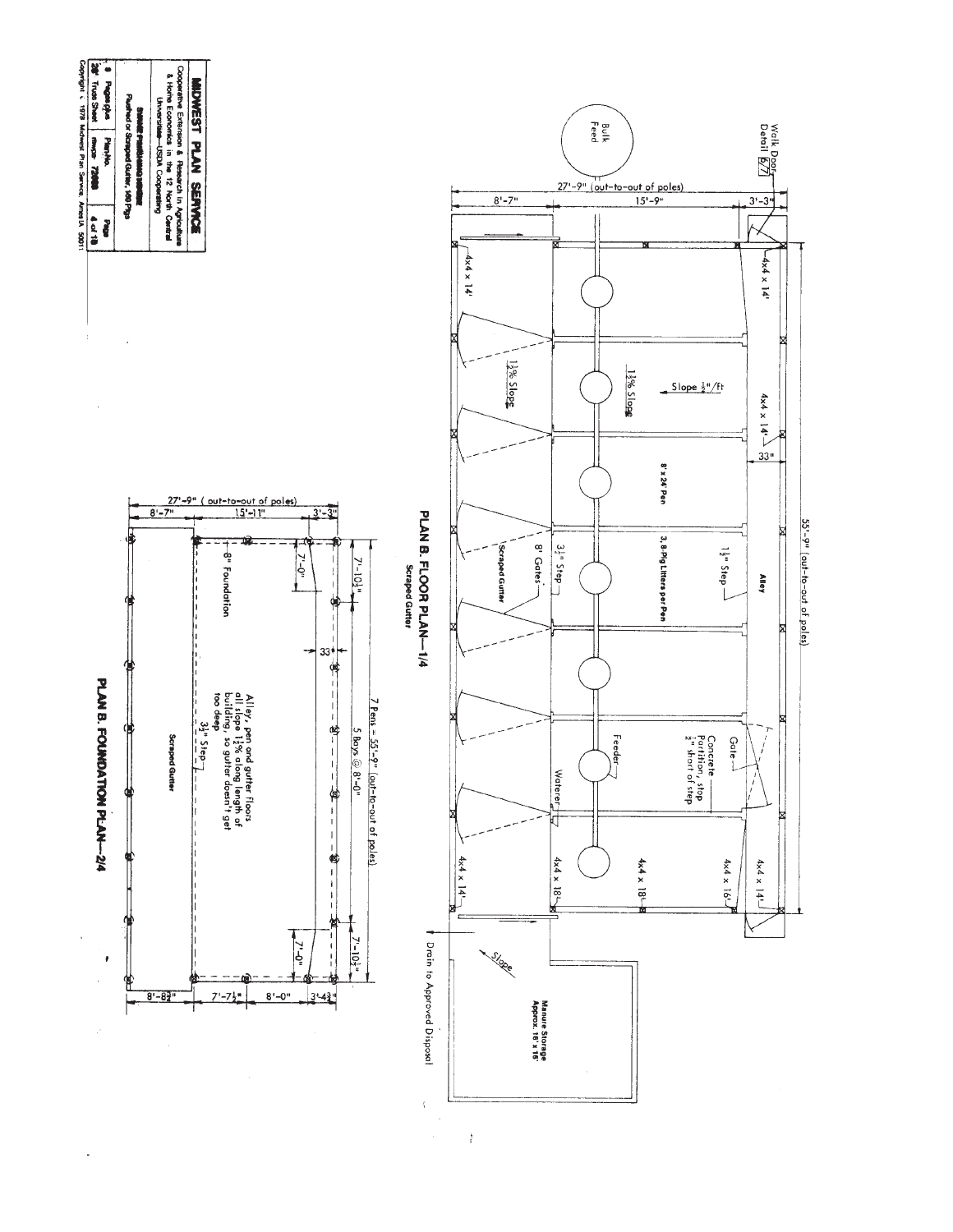

 $\mathcal{L}$  $\hat{\mathbf{v}}$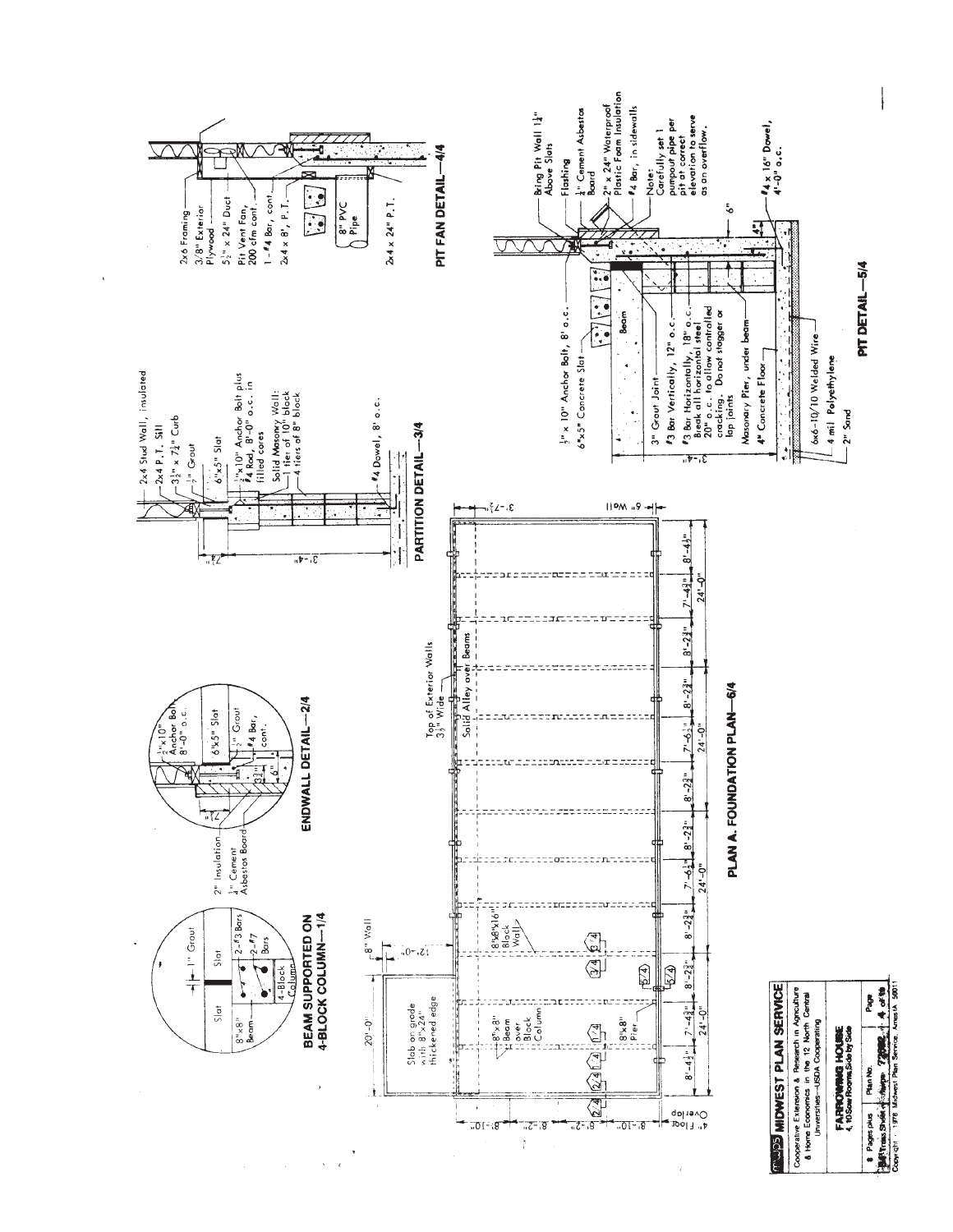

ł

 $\frac{1}{2}$ 

|                                                                                             | MIDWEST PLAN SERVICE                                         |         |
|---------------------------------------------------------------------------------------------|--------------------------------------------------------------|---------|
| Cooperative Extension & Research in Agriculture<br>& Home Economics in the 12 North Central | Universities-USDA Cooperating                                |         |
|                                                                                             | Flushed or Scraped Gutter, 160 Pigs<br>SWINE FINISHING HOUSE |         |
| Pages plus                                                                                  | Plan No.                                                     | Page    |
| 28' Truss Sheet                                                                             | mwps- 72688                                                  | 5 of 10 |

## PLAN B. CROSS SECTION-1/5 Scraped Gutter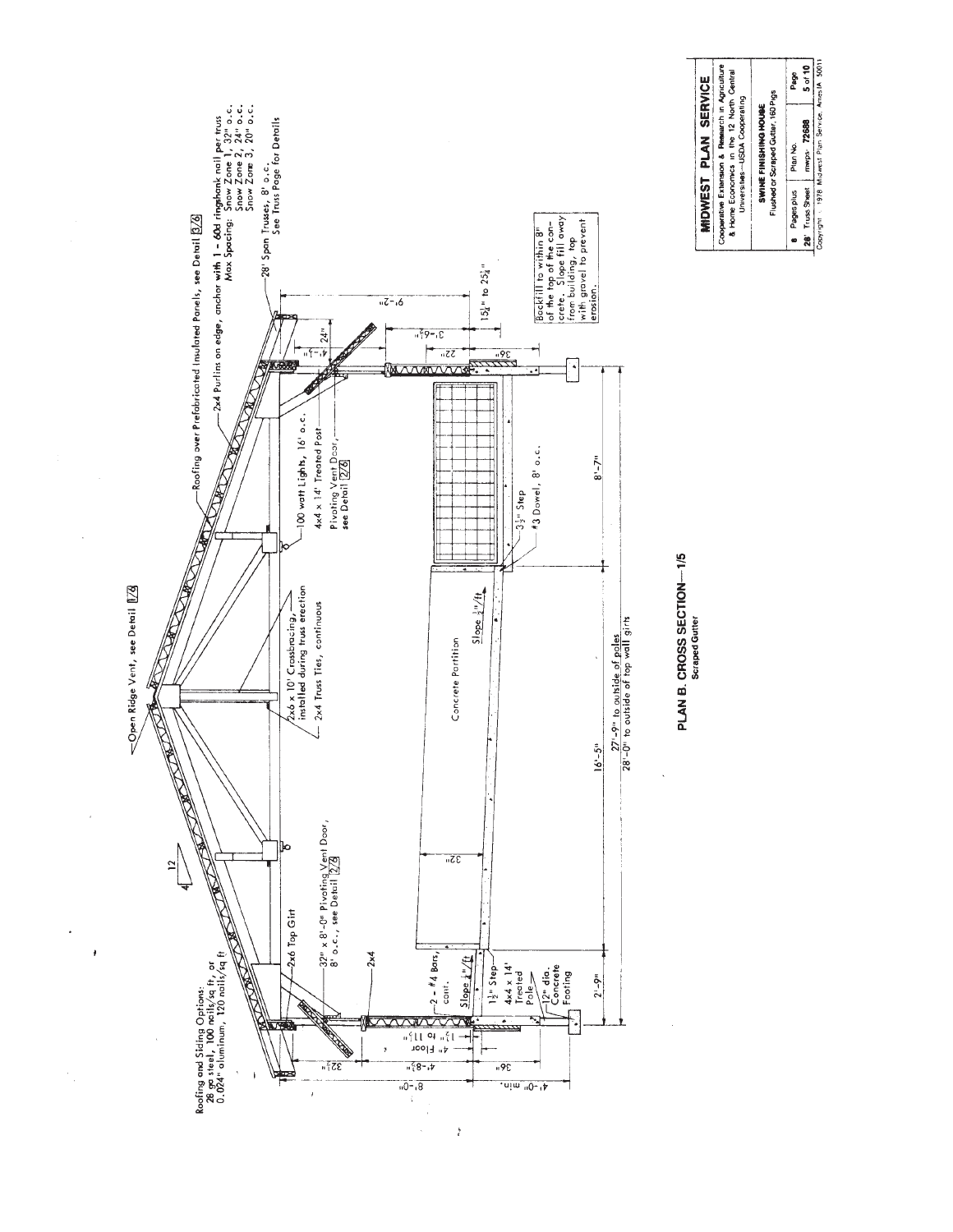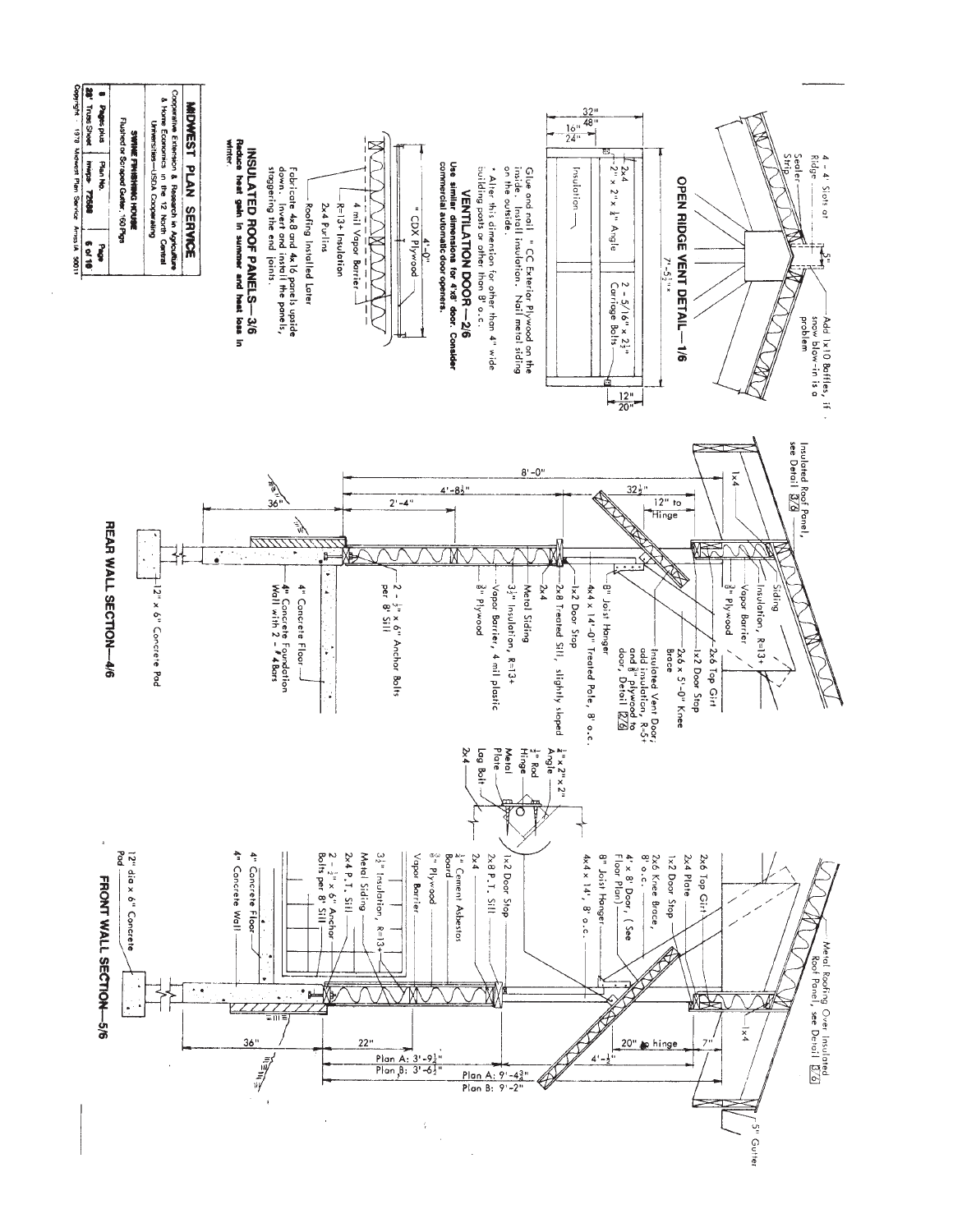